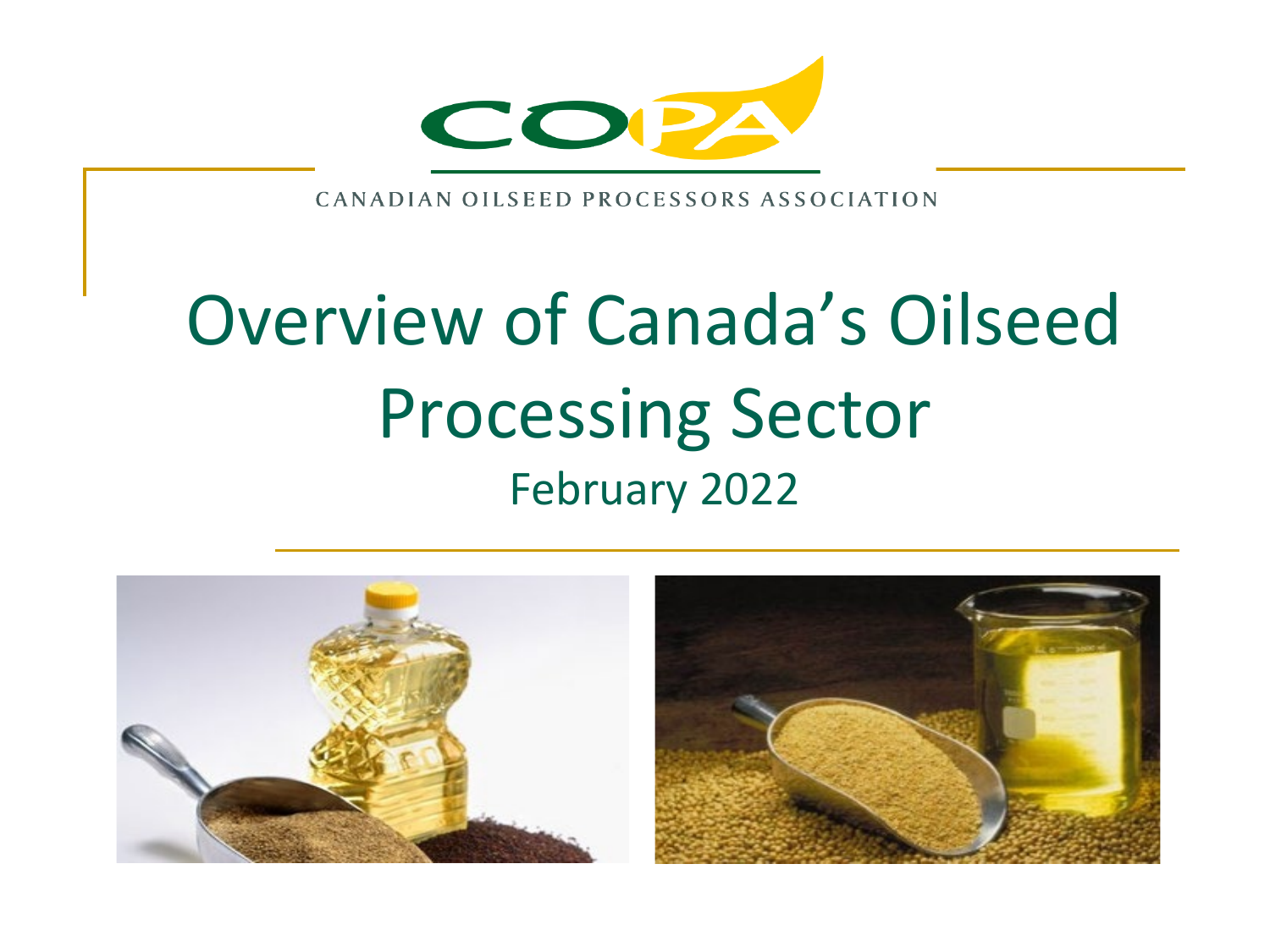# Canadian Oilseed Processors Association

COPA is a federally incorporated non-profit industry association that represents the oilseed processors in Canada.



There are 14 crush facilities owned by 6 companies in Canada; the western plants crush canola and the eastern plants crush canola and soybeans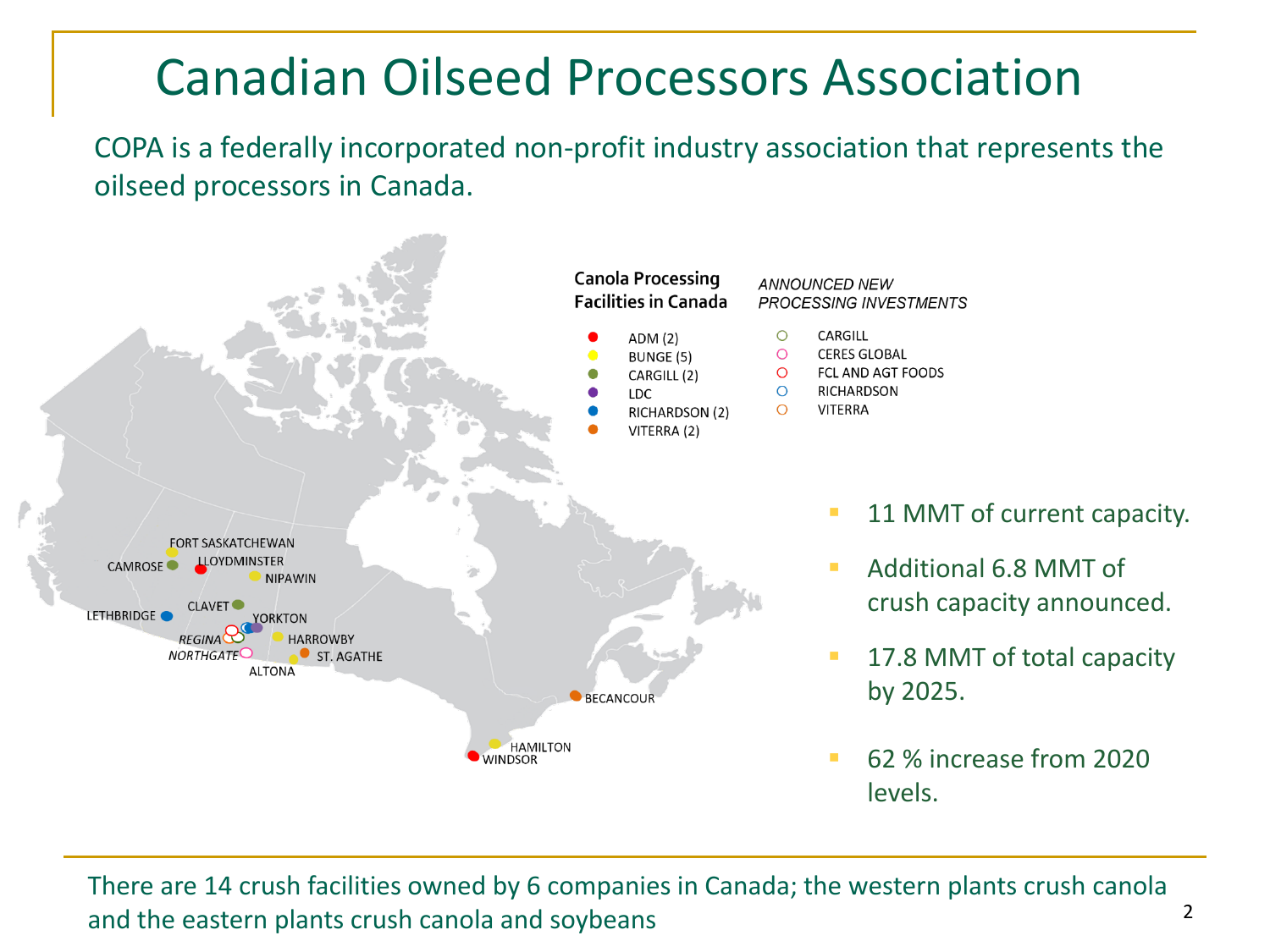#### Our Value Chain

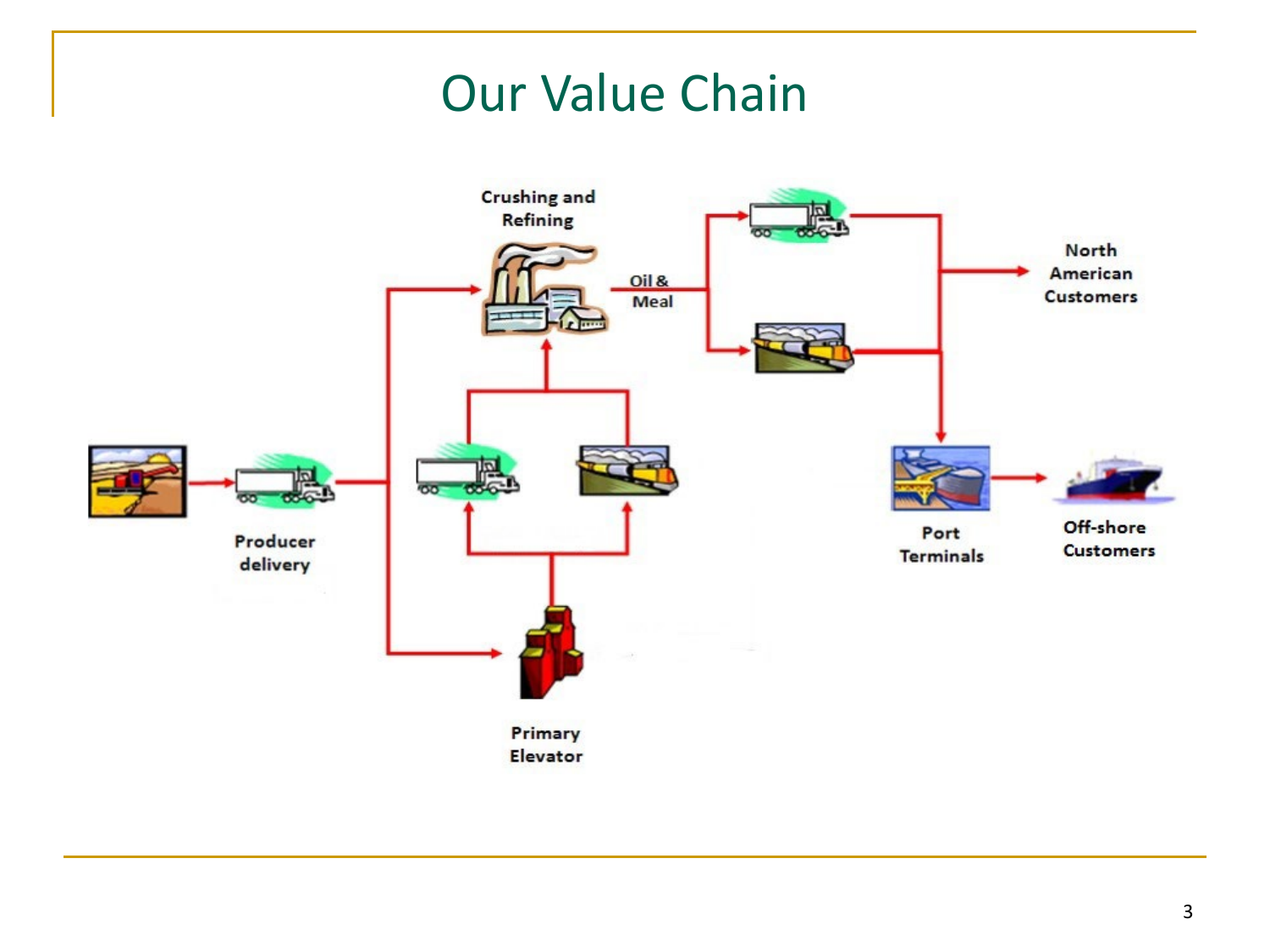# Size and Growth of the Oilseed Processing Industry



- Compared to 2012, canola production in 2021 was 9% lower and soybean production 23% higher
- Canola crushings rose by 38%, while soybean crushings rose by 13%
- In 2021, 78% of Canada's canola crop and 26% of soybeans were processed domestically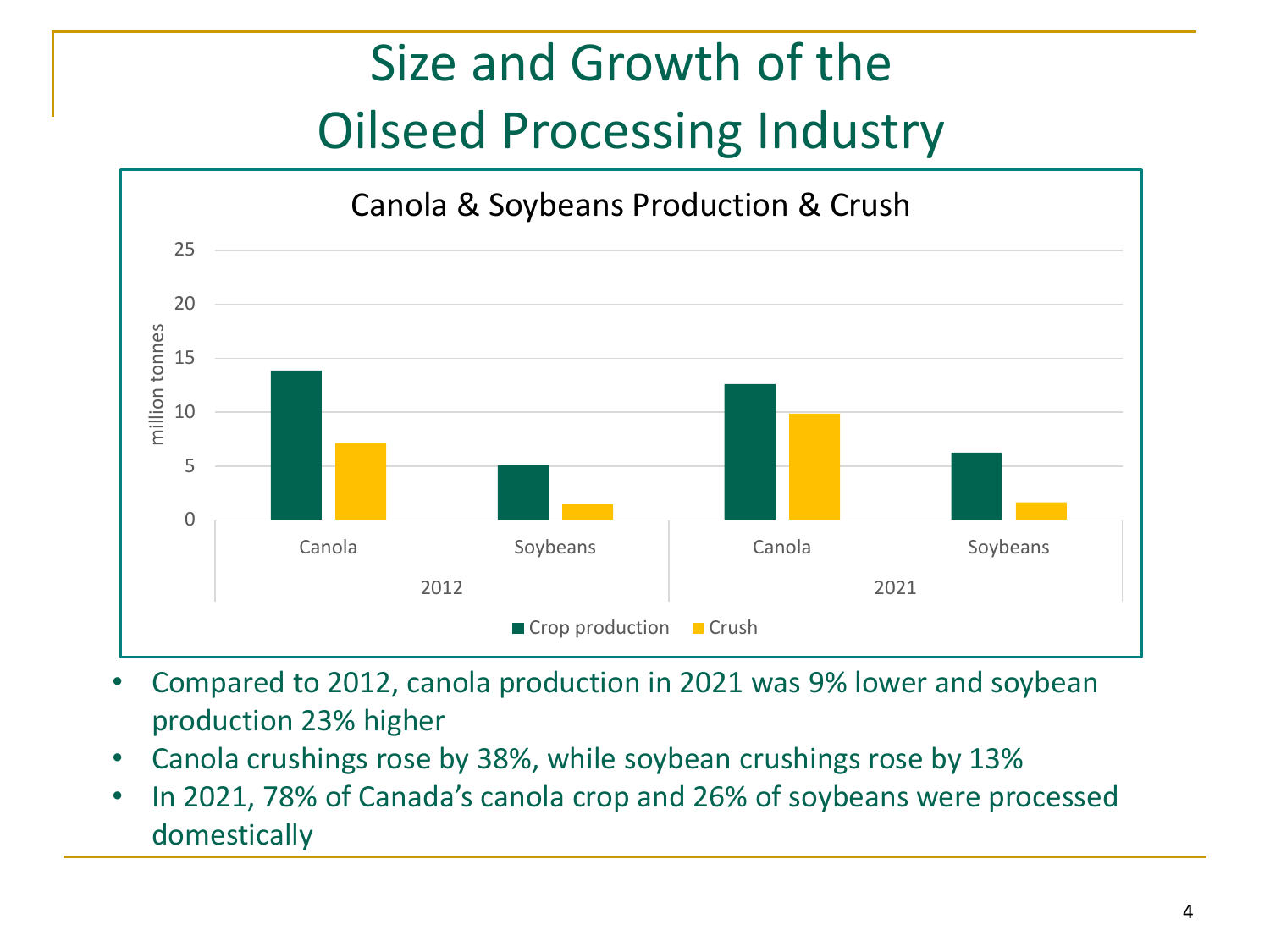#### Domestic Canola Oil Consumption & Exports



In 2021, 25% or 1.1 million tonnes of canola oil were used domestically and 75% or 3.1 million tonnes were exported; US accounted for 62% of total exports, China 25%, South Korea 5%, Mexico 5%, and Chile 3%.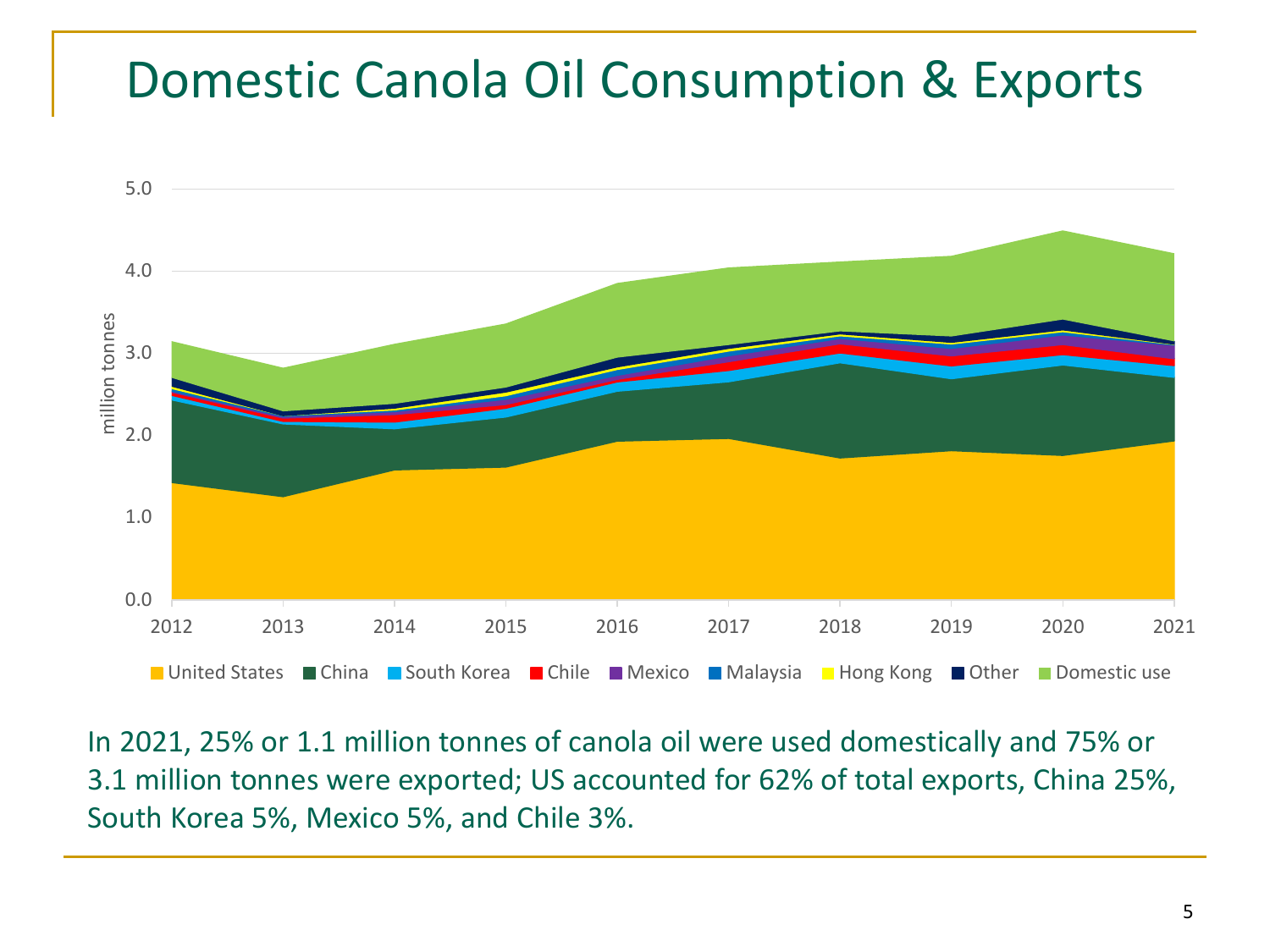#### Domestic Canola Meal Consumption & Exports



In 2021, 10% or 557 thousand tonnes of canola meal were used domestically and 90% or 5.1 million tonnes were exported; US accounted for 66% of total exports, and China 31%.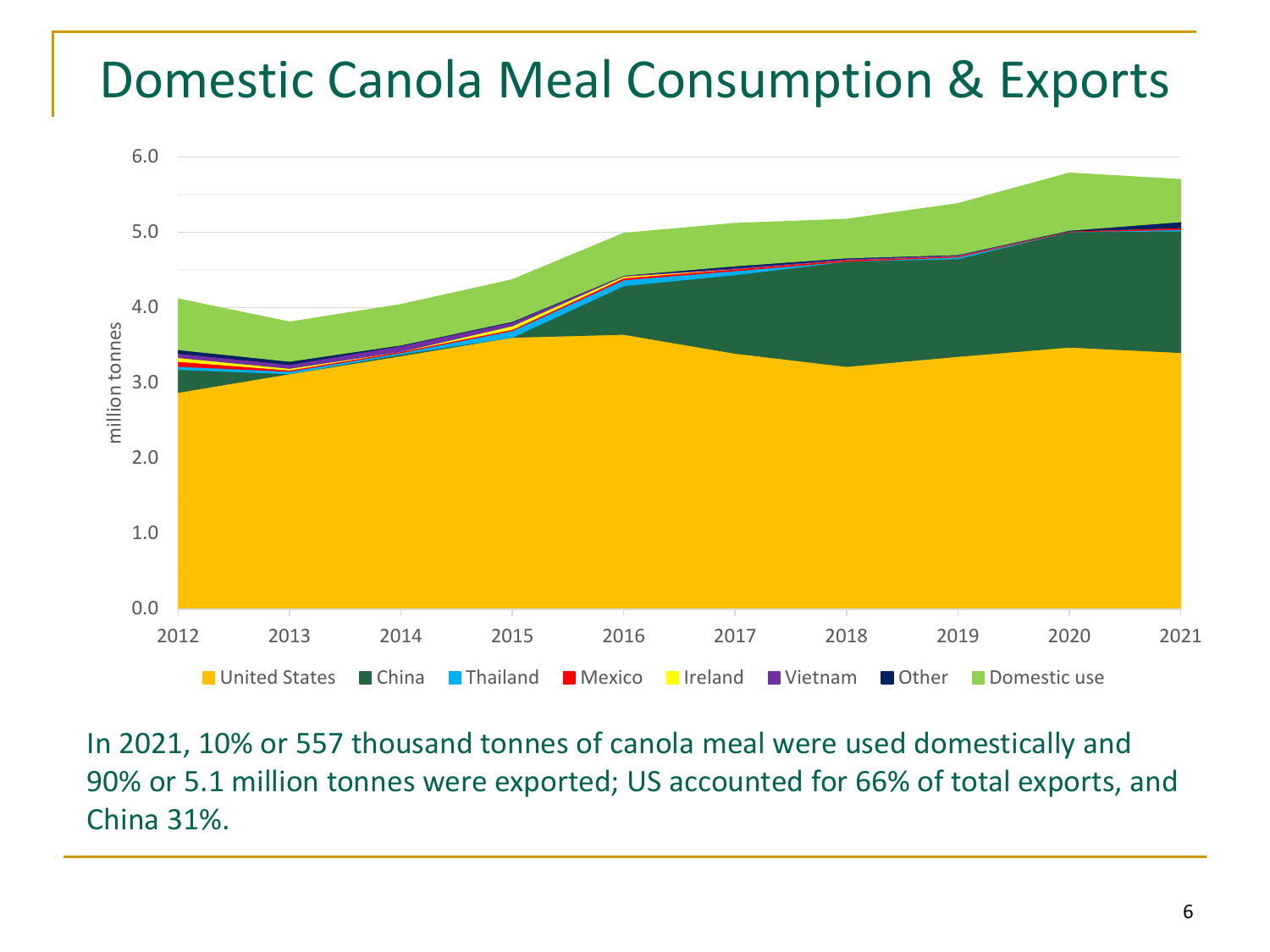# Domestic Soybean Oil Consumption & Exports



In 2021, 51% or 192 thousand tonnes of soy oil were used domestically and 49% or 152 thousand tonnes were exported; US accounted for 94% of total exports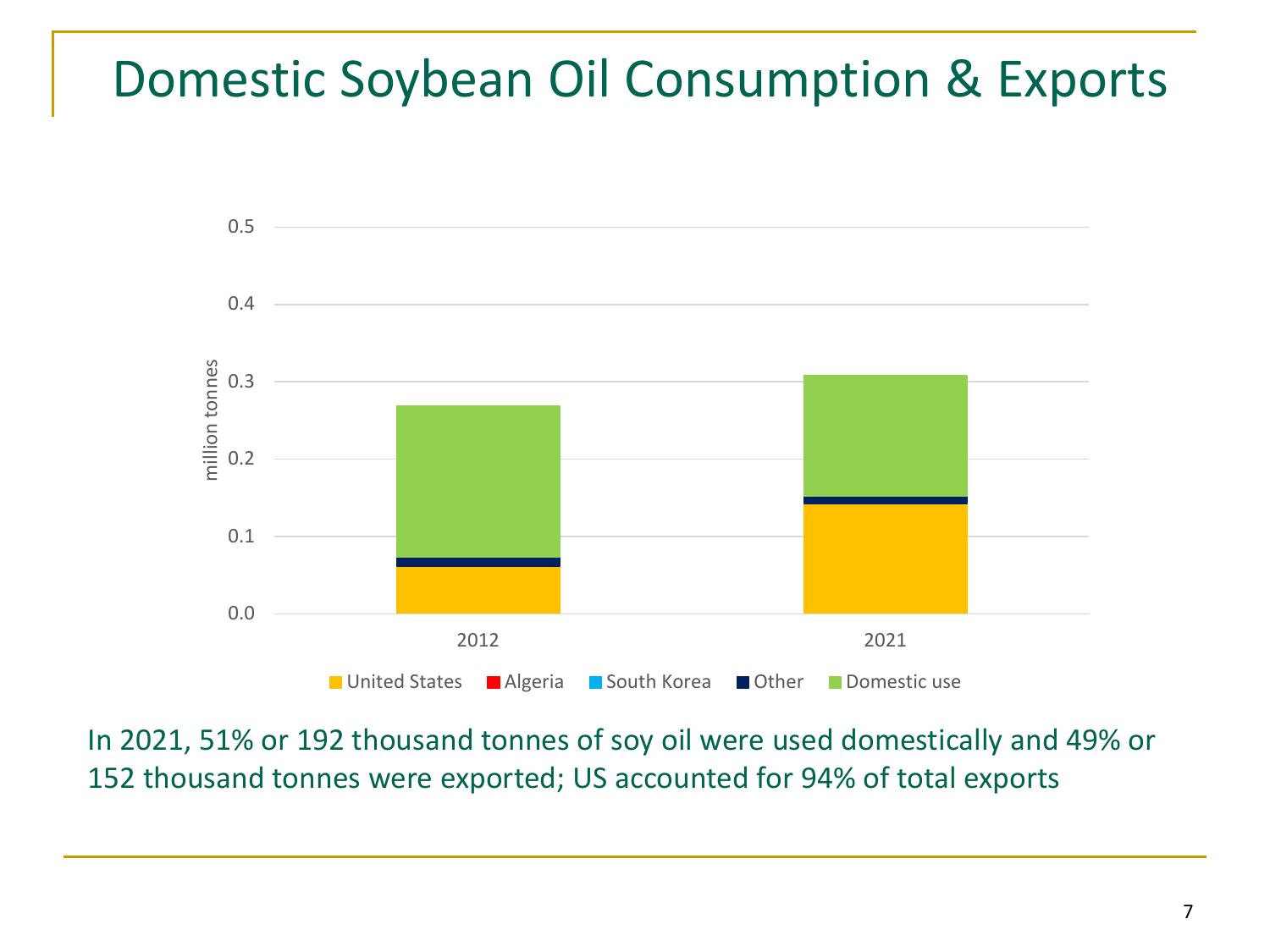# Domestic Soybean Meal Consumption & Exports



In 2021, 75% or 1.0 million tonnes of soy meal were used domestically and 25% or 319 thousand tonnes were exported; US accounted for 71% of total exports, UK 19%, and Ireland 5%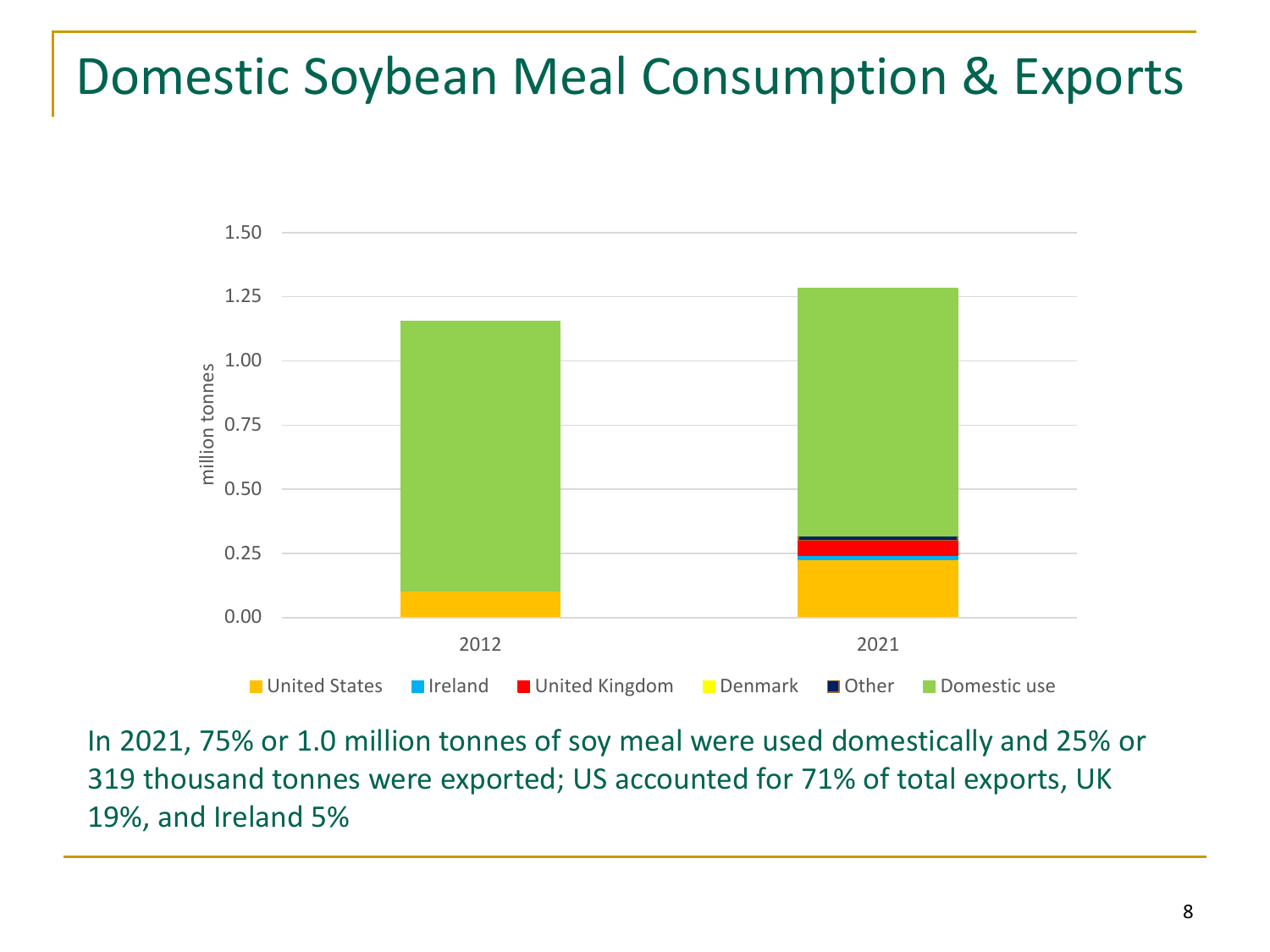# Value-added of the Industry

- It is estimated that processing canola and soybeans in Canada is now responsible for \$6.5 billion in economic activity every year.
- About 8,900 Canadian jobs are directly and indirectly attributed to the crushing, refining, and delivery of canola meal and oil.
- Consistent with the significant growth of oilseed production in recent years, the processing sector has invested substantially to increase Canadian processing capacity.
- Over the last decade, approximately \$1 billion have been invested in plant construction; crush capacity has more than doubled, reaching a new high of 11.1 million tonnes for canola and 3.2 million tonnes for soybeans in 2021.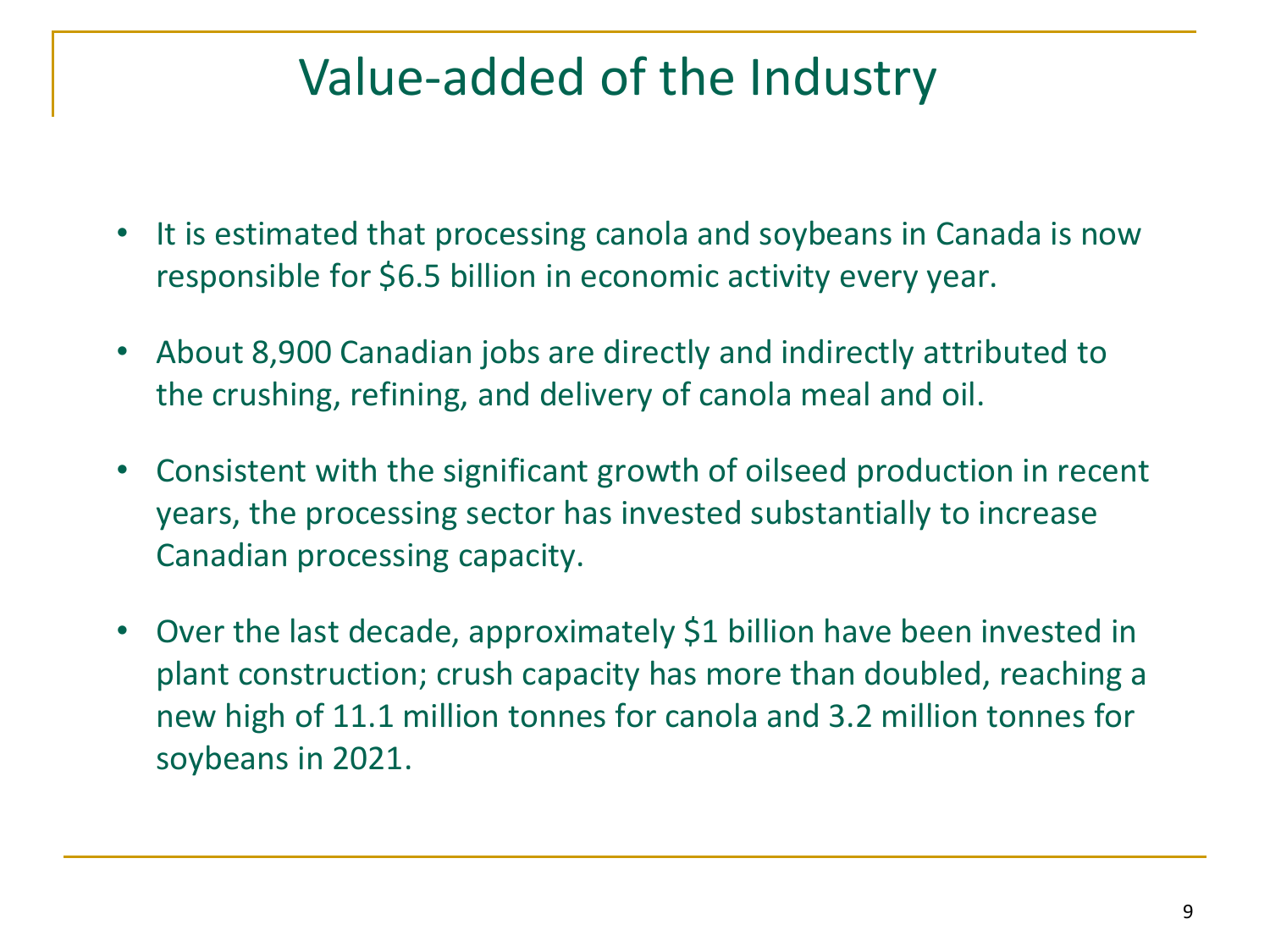# Growth and Strategic Plan

- **Since 2005 crush capacity and crush volumes have nearly tripled.**
- **This is indicative of the industry's commitment to add value in Canada.**



**Canola Crush & Crush Capacities: Historical and Forecast**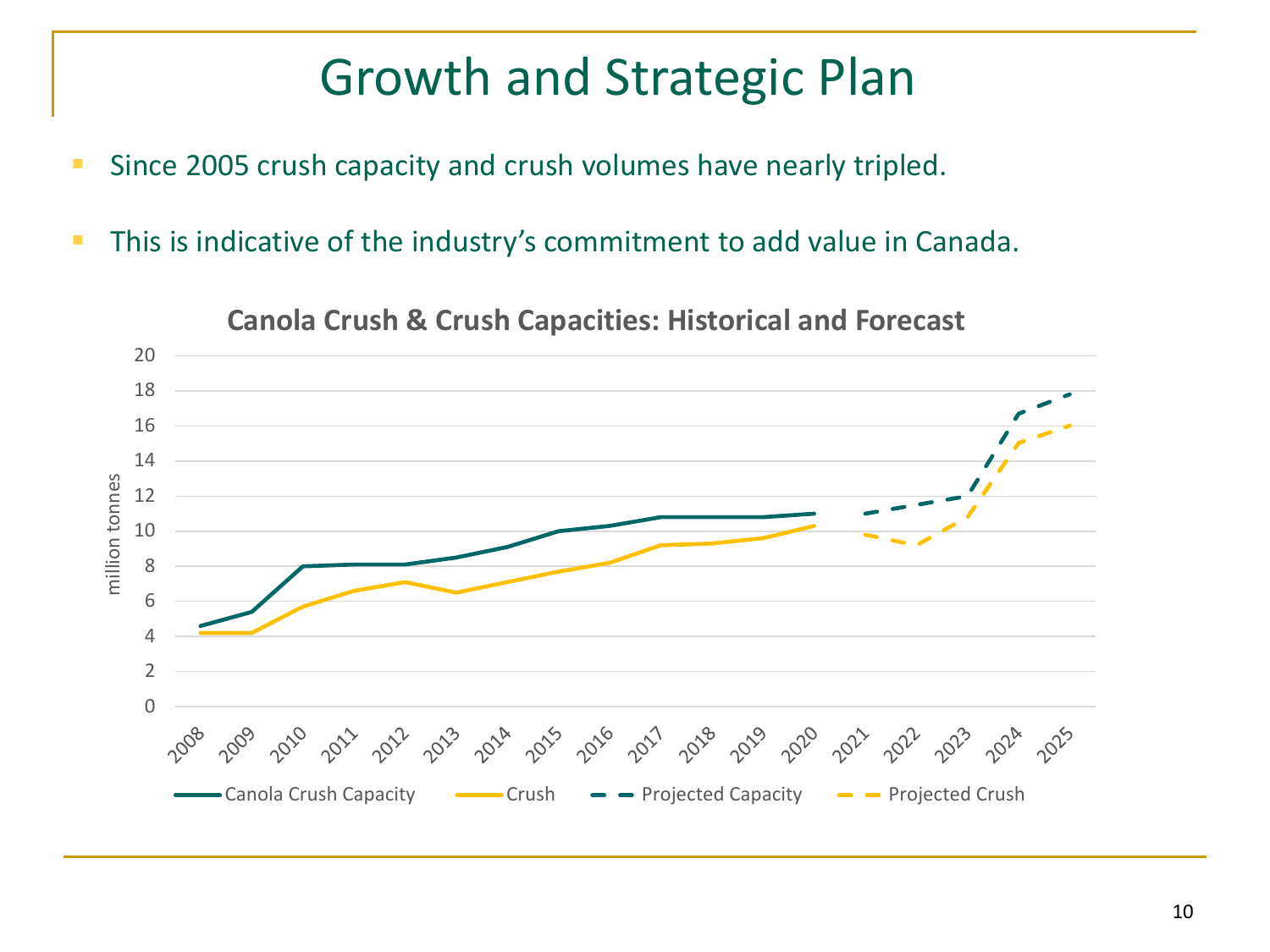# Canada's Canola Processing Industry The Future

#### *"Keep it Coming"*

|                                    | <b>Target</b><br>2006 | <b>Target</b><br>2013 | <b>Actual</b><br>2021 | <b>Projected</b><br>2025* |
|------------------------------------|-----------------------|-----------------------|-----------------------|---------------------------|
| Production                         | 9.1                   | 18.0                  | 12.6                  | 26.0                      |
| <b>Seed Exported</b>               | 5.2                   | 8.5                   | 8.4                   | 12.0                      |
| <b>Processing (domestic crush)</b> | 3.7                   | 7.5                   | 9.9                   | 14.0                      |
| <b>Canola Oil Production</b>       | 1.55                  | 3.3                   | 4.2                   | 6.3                       |
| <b>Canola Meal Production</b>      | 2.15                  | 4.2                   | 5.7                   | 77                        |

Values expressed in million tonnes *\*Canola Strategic Plan 2025* – Canola Council of Canada